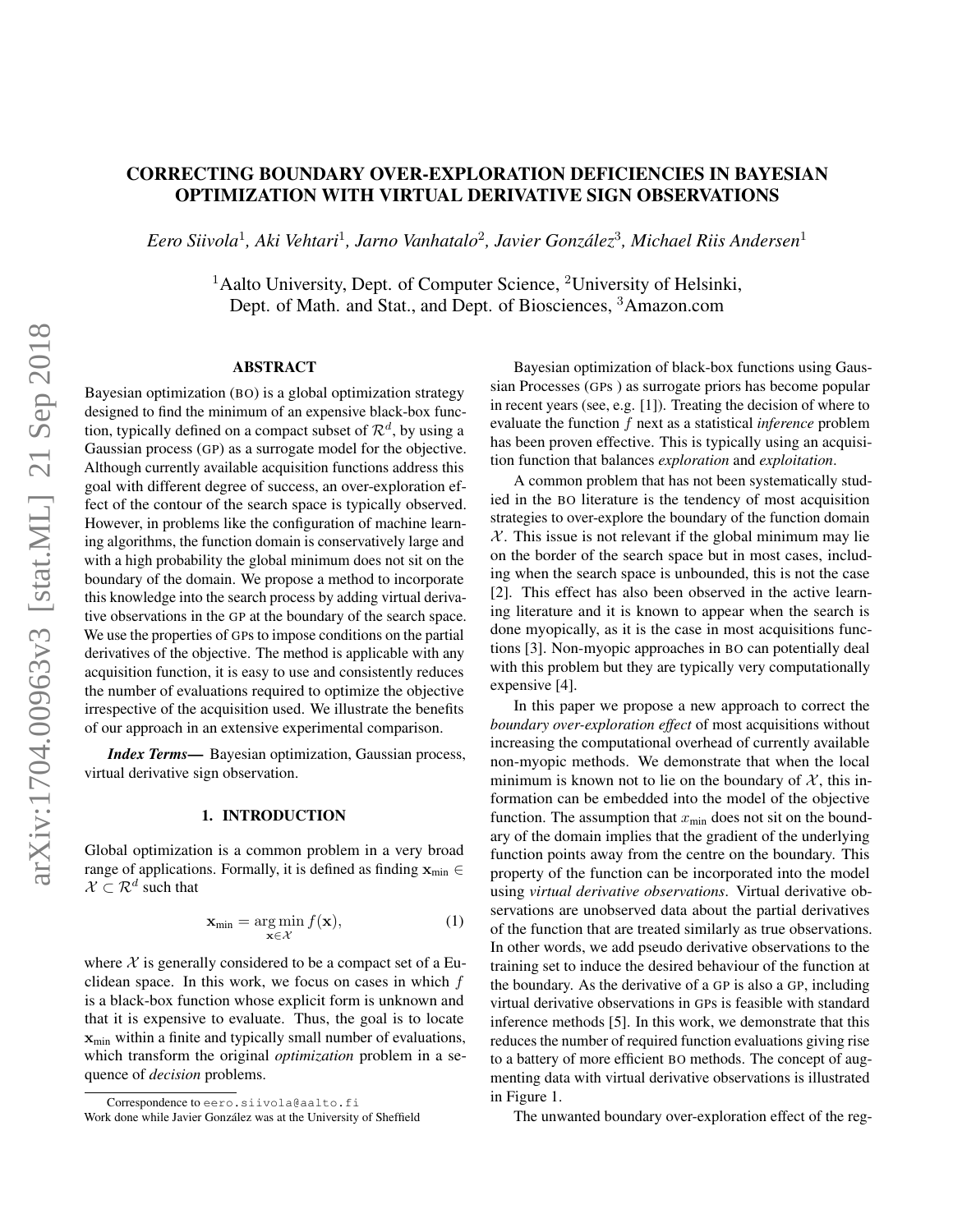

Fig. 1: The concept of virtual derivative observations in two dimensional space. The arrows indicate the direction of the observed gradient. As there are no local minima on the borders, the gradient of the function always has a non-zero component pointing outwards from the feasible set. On the corners, both partial derivatives are non-zero.

ular BO is illustrated in Figure 2 (a). A simple function consisting of two Gaussian components is optimized with the standard BO and the proposal of this work. The correction of the over-exploration effect is evident.

# 1.1. Related Work

Derivative observations have been used before in the BO and GP context to find minimum energy path transitions of atomic rearrangements and to decrease the number of observations needed for finding the function optimum [6, 7].

They can also be used to provide shape priors. To constrain a function to have a mode in a specified location, virtual observations of first derivative being zero and the second derivative being negative can be used [8]. Virtual derivative observations where only the sign of the derivative is known can be used to add monotonicity information [9]. To handle inference for the non-Gaussian contribution of the derivative sign information, rejection sampling, expectation propagation (EP), and Markov chain Monte Carlo (MCMC) have been used [8, 9, 10].

Surprisingly, over-exploration of boundaries has not been systematically studied before. A naive approach is to use a quadratic mean function to penalize the search in the boundary. However, this has strong limitations when the optimized function is multimodal or far away from being quadratic [9].

### 1.2. Contributions

The main contributions of this work are:

- A new approach for Bayesian optimization that corrects the over-exploration of the boundary of most acquisitions. The method is simple to use, can be combined with any acquisitions and always work equally or better than the standard approach. After a review of the needed background, the method is described in Section 3.
- A publicly available code framework<sup>1</sup> that contains an



Fig. 2: Sequence of 15 evaluations when optimizing a combination of Gaussians (darker colors represent lower function values) with (a) standard BO (b) and the proposal of this work. The five white open circles are the points used to initialise the GP. The 15 white balls are the acquisitions. The GP-LCB acquisition function was used in both cases (see Section 2.2 for details). With the new proposal, fewer evaluations are spent in the boundary, and more points are collected around the global optimum.

efficient implementation of the methods described in this work.

• A comprehensive analysis of the performance of the proposed method in a variety of scenarios that should give the reader a precise idea about the (i) the loss in efficiency incurred in standard methods due to the boundary over-exploration and (ii) how this issue is significantly relieved with our proposal.

In addition to the previous points Section 5 contains the main lessons learned in this work.

# 2. BACKGROUND AND PROBLEM SET-UP

The main iterative steps of any BO algorithm are: (i) Model the objective function with GP prior, which is updated based on the current set of function evaluations. (ii) Use an acquisition function, that depends on the posterior for the objective function, to decide what the next query point should be. Next, we visit both of them and detail how information from derivative observations can be naturally incorporated in the loop.

#### 2.1. Standard GP Surrogate for Modeling of  $f$

At iteration  $n+1$ , we assume that we have evaluated the objective function *n* times providing us the data  $D = \{y^{(i)}, \mathbf{x}^{(i)}\}_{i=1}^n$ where  $y^{(i)}$  is, the possibly noisy, function evaluation at input location  $\mathbf{x}^{(i)}$ . To combine our previous knowledge about f with the dataset  $D$ , we use a GP to model  $f$ . In particular, a GP prior is directly specified on the latent function with prior assumptions encoded in the covariance function  $k(\mathbf{x}^{(1)}, \mathbf{x}^{(2)}),$ which specifies the covariance of two latent function values  $f(\mathbf{x}^{(1)})$  and  $f(\mathbf{x}^{(2)})$ . A zero mean Gaussian process prior

$$
p(\mathbf{f}) = N(\mathbf{f}|\mathbf{0}, \mathbf{K}),\tag{2}
$$

<sup>1</sup>Framework available at https://github.com/esiivola/

vdsobo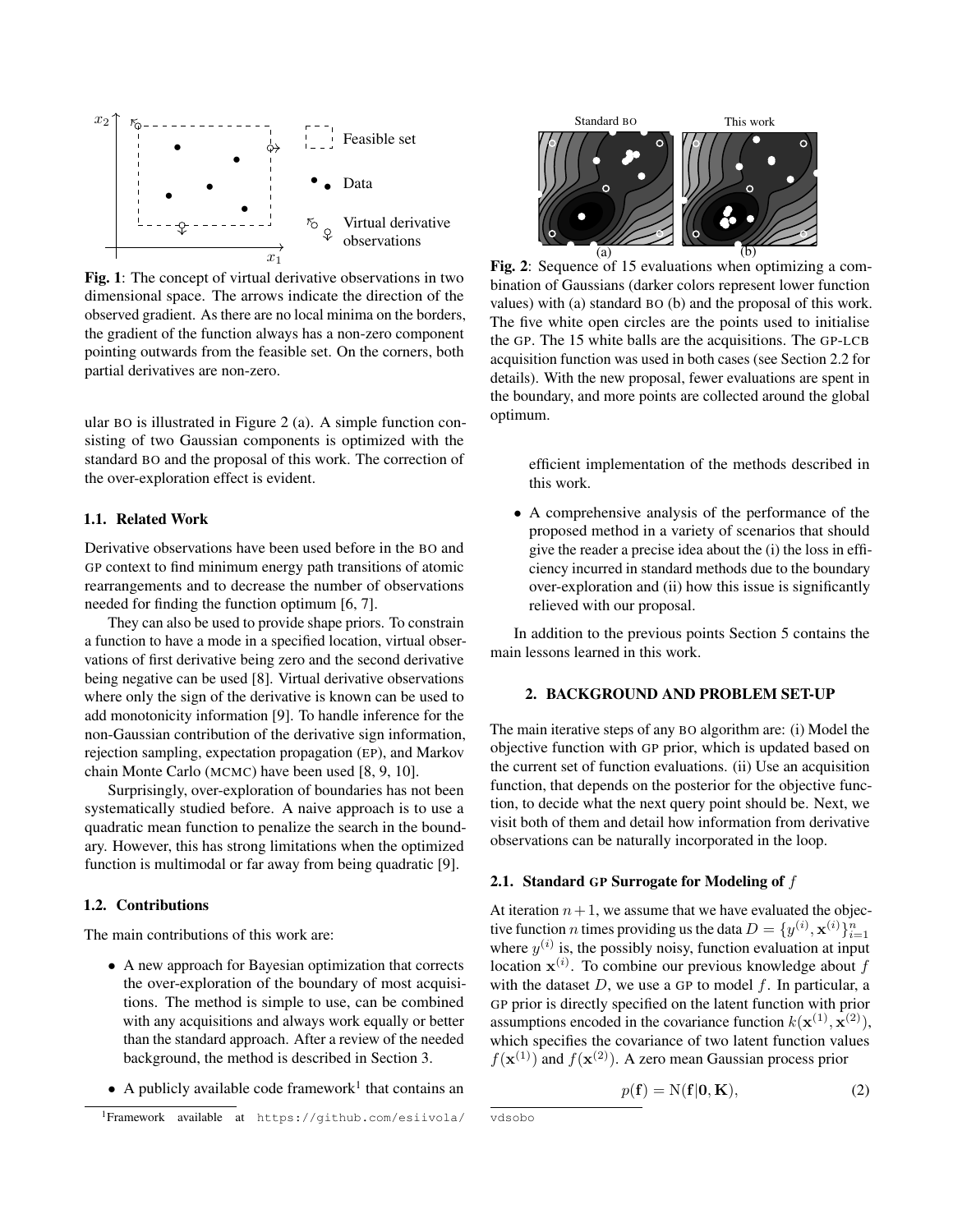is chosen, where  $\bf{K}$  is a covariance matrix between n latent values f at input used for training,  $X = (x^{(1)}, \dots, x^{(n)})$ , s.t.  $\mathbf{K}_{ij} = k(\mathbf{x}^{(i)}, \mathbf{x}^{(j)}).$ 

In regression,  $n$  noisy observations  $y$  and  $o$  latent function values  $f_*$  at the test inputs  $X_*$  are assumed to have a joint Gaussian distirbution. With the noise variance  $\sigma^2$ , the covariance between the latent values at the training and test inputs  $K<sub>*</sub>$ , the covariance matrix of the latent values at the test inputs  $\mathbf{K}_{**}$  and n dimensional identity matrix **I**, the joint distribution of the observations and latent values at the test inputs is

$$
\begin{bmatrix} \mathbf{y} \\ \mathbf{f}_* \end{bmatrix} \sim N \left( \mathbf{0}, \begin{bmatrix} \mathbf{K} + \sigma^2 \mathbf{I} & \mathbf{K}_*^T \\ \mathbf{K}_* & \mathbf{K}_{**} \end{bmatrix} \right). \tag{3}
$$

Using the Gaussian conditioning rule, the predictive distribution for  $f_*$  can easily be computed

and the predictive distribution of the GP can be written explicitly for any point in the domain.

# 2.2. Acquisition Policy

In this work, we concentrate on the *lower confidence bound* (LCB) acquisition function that minimizes the regret over the optimization area [11]. Although this is one of the most widely used acquisition function, it suffers from the over exploration effect described in the introduction of this work. As we will detail later, the ability of GPs to handle derivative observations will be key to correct this effect.

# 2.3. Incorporating Partial Derivative Observations in the Loop

Since the differentiation is a linear operator, the partial derivative of a (mean-square differentiable) Gaussian process remains a Gaussian process [12]. Thus, using partial derivative values for prediction and making predictions about the partial derivatives at a given point is easy to incorporate in the model and in the BO search. Since

$$
\begin{aligned}\n\text{cov}\left(\frac{\partial f^{(i)}}{\partial x_g^{(i)}},\ f^{(j)}\right) &= \frac{\partial}{\partial x_g^{(i)}} \text{cov}\left(f^{(i)},\ f^{(j)}\right), \\
\text{cov}\left(\frac{\partial f^{(i)}}{\partial x_g^{(i)}},\ \frac{\partial f^{(j)}}{\partial x_h^{(j)}}\right) &= \frac{\partial^2}{\partial x_g^{(i)} \partial x_h^{(j)}} \text{cov}\left(f^{(i)},\ f^{(j)}\right)\n\end{aligned}
$$

covariance matrices in Equations (2) and (3) can be extended to include partial derivatives either as observations or as values to be predicted.

Following Riihimäki and Vehtari (2010) ([9]), denote by  $m \in \{-1, 1\}$  the partial derivative value in the dimension j at  $\tilde{x}$ . Then the probability of observing partial derivative is modelled using probit likelihood with a control parameter  $\nu$ 

$$
p\left(m\left|\frac{\partial \tilde{f}}{\partial \tilde{x}_j}\right.\right) = \Phi\left(\frac{\partial \tilde{f}}{\partial \tilde{x}_j}\frac{m}{\nu}\right), \text{ where } \Phi(z) = \int_{-\infty}^{z} N(t \mid 0, 1) \, \mathrm{d}t. \tag{4}
$$

Let m be a vector of q partial derivative values at  $\tilde{\mathbf{X}} =$  $(\tilde{\mathbf{x}}^{(1)}, \dots, \tilde{\mathbf{x}}^{(q)})$ , j be a vector of the dimensions of the partial derivatives and  $\tilde{f}$  be the vector of latent values at  $\tilde{X}$  and let the partial derivatives of latent values be  $\tilde{f}'$ . Assuming conditional independence given the latent derivative values, the likelihood becomes

$$
p(\mathbf{m} \mid \tilde{\mathbf{f}}') = \prod_{i=1}^{q} \mathbf{\Phi} \left( \frac{\partial \tilde{\mathbf{f}}^{(i)}}{\partial \tilde{\mathbf{x}}_{\mathbf{j}^{(i)}}^{(i)}} \frac{m^{(i)}}{\nu} \right).
$$

With function values at  $X$  and partial derivative values at  $\tilde{\mathbf{X}}$ , the joint prior for f and  $\tilde{\mathbf{f}}$  then becomes

$$
p\left(\begin{bmatrix} \mathbf{f} \\ \tilde{\mathbf{f}}' \end{bmatrix} \middle| \begin{bmatrix} \mathbf{X} \\ \tilde{\mathbf{X}} \end{bmatrix}\right) = N\left(\begin{bmatrix} \mathbf{f} \\ \tilde{\mathbf{f}}' \end{bmatrix} \middle| \mathbf{0}, \begin{bmatrix} \mathbf{K}_{\mathbf{f}, \mathbf{f}} & \mathbf{K}_{\mathbf{f}, \tilde{\mathbf{f}}'} \\ \mathbf{K}_{\tilde{\mathbf{f}}', \mathbf{f}} & \mathbf{K}_{\tilde{\mathbf{f}}', \tilde{\mathbf{f}}'} \end{bmatrix}\right).
$$

The joint posterior for the latent values and the latent value derivatives can be derived from the Bayes' rule

$$
p(\mathbf{f}, \tilde{\mathbf{f}}' | \mathbf{y}, \mathbf{m}, \mathbf{X}, \tilde{\mathbf{X}}) = \frac{p(\mathbf{f}, \tilde{\mathbf{f}}' | \mathbf{X}, \tilde{\mathbf{X}}) p(\mathbf{y} | \mathbf{f}) p(\mathbf{m} | \tilde{\mathbf{f}}')}{Z},
$$
(5)

with  $Z = \int p(\mathbf{f}, \tilde{\mathbf{f}}' | \mathbf{X}, \tilde{\mathbf{X}}) p(\mathbf{y} | \mathbf{f}) p(\mathbf{m} | \tilde{\mathbf{f}}') d\mathbf{f} d\tilde{\mathbf{f}}'$ . Note that since  $p(\mathbf{m} | \tilde{\mathbf{f}}')$  is not Gaussian, the full posterior is analytically intractable and some approximation method must be used. We use expectation propagation (EP) for fast and accurate approximative inference [9].

Model comparison is often done with the energy function, or negative log marginal posterior likelihood of the data  $E(\mathbf{y}, \mathbf{m} | \mathbf{X}, \mathbf{X}) = -\log p(\mathbf{y}, \mathbf{m} | \mathbf{X}, \mathbf{X})$ . If we are interested in only some part of the model, selected points  $\{y^*, X^*\}$  can be used to evaluate the model fit

$$
E(\mathbf{y}^*|\mathbf{X}^*, \mathbf{y}, \mathbf{m}, \mathbf{X}, \tilde{\mathbf{X}}) = -\log \frac{p(\mathbf{y}^*, \mathbf{y}, \mathbf{m}|\mathbf{X}^*, \mathbf{X}, \tilde{\mathbf{X}})}{p(\mathbf{y}, \mathbf{m}|\mathbf{X}, \tilde{\mathbf{X}})}.
$$
(6)

# 3. BAYESIAN OPTIMIZATION WITH DERIVATIVE SIGN OBSERVATIONS

In this section we illustrate how virtual derivative observations can be added to the edges of the search space. In essence, we use the same model as described in Section 2.3 but where the derivative observations are replaced by virtual 'observations' at the boundaries of the domain to correct for the described over-exploration effect.

#### 3.1. Virtual Derivative-Based Search

To encode the prior information that the minimum is not in the boundary set, we propose the following dynamic approach. Just like in the regular BO with GP prior presented in the Section 2, the objective function is given a GP prior which is updated according to the objective function evaluations so far. The next evaluation point is the acquisition function maximum,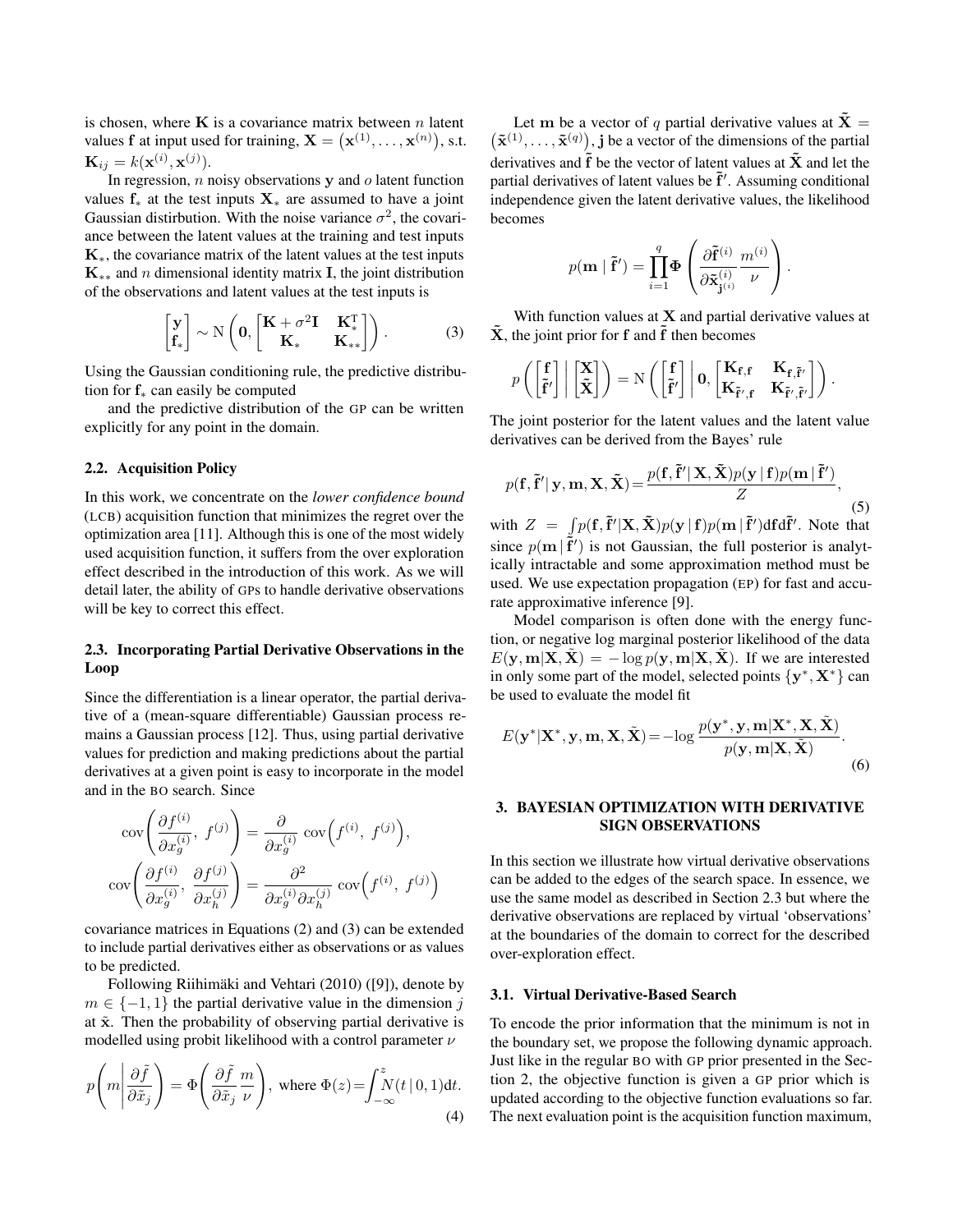

Fig. 3: The GP prior in BO visualized (a) without virtual derivative observations, (b) with virtual derivative observations on borders. Black dotted line is the mean of the GP, the light gray area is 68% central posterior interval and the five lines are random function samples from the prior.

Algorithm 1 Pseudocode of the proposed BO method. The inputs are the acquisition a, the *stopping criterion* and the GP model. Note that this algorithm reduces to standard BO when lines 4-6 are removed.

|    | 1: while <i>stopping criterion</i> is False <b>do</b> |
|----|-------------------------------------------------------|
| 2: | Fit GP to the available dataset $X, y$ .              |
| 3: | Optimise acquisition function, $a$ , to               |

- find select new location x to evaluate.
- 4: if  $x$  is close to the edge then
- 5: Augment X with a virtual derivative sign observation at  $\tilde{\mathbf{x}}$ .
- 6: else
- 7: Augment **X** with **x** and evaluate  $g$  at **x**.
- 8: end if
- 9: end while

but if it is closer than threshold  $\epsilon_b$  to the border of the search space, the point is projected to the border and a virtual derivative observation is placed at that point instead. After having added this virtual observation, the GP posterior is updated and new proposal for the next acquisition is computed. Algorithm 1 contains pseudocode for the proposed method.

As there are no local minima on the borders, the gradient of the function always has a non-zero component pointing outwards from the feasible set. We have no knowledge if there are gradient components in other directions or about the magnitude of the gradient. Thus we only add a component pointing away from the feasible set,  $X \subset \mathbb{R}^d$  and use an observation model that only takes into account if the sign is positive or negative. If the feasible set is a hyper-cube, we can use partial derivatives as observations and thus avoid adding information about other directions. As the control parameter  $\nu$  in Equation (4) approaches 0 (and  $m = 1$ ), the probit likelihood approaches the unit step function. This means that the likelihood values are close to 1 for all partial derivative values  $f' > 0$  and close to zero for all  $f' < 0$ . Thus we can fix  $m_{d_i}^{(i)}$  $\frac{d_i}{dt_i} = \pm 1$  to positive and negative gradients. The effect of adding virtual derivative observations on the borders of a function is visualized in the Figure 3. From the Figure it can be seen that the virtual derivative observations alter the GP prior to resemble our prior belief of the location of the minimum.

Another parameter to be chosen is the threshold  $\epsilon_b$ . As acquisitions closer than the threshold value are always rejected,  $\epsilon_b$  should not be too large. Another argument to avoid too large values is the fading information value of the virtual observations. If the GP allows rapid changes in the latent values, virtual derivative observations affect the posterior distribution only very little. Let l be the diameter of the search space. Our experiments suggest that  $\epsilon_b \approx 0.01 \cdot l$  is a good value in most applications.

### 3.2. Adaptive Search

For some practical applications, we might want to make the presented algorithm more robust to local minima on the border. The following modifications to Algorithm 1 can be used.

Before placing a virtual derivative observation on the border, it can be checked whether or not the existing data supports the virtual gradient sign observation to be added to the model. This can be done by checking the energy values (Equation (6)) of virtual observations of different derivative values,  $m_{d_{\hat{c}}}^{(i)}$  $\mathcal{L}_{d_i}^{(i)} \in \{-1,1\}.$ 

Since virtual gradient observations only contain information about the sign of the partial derivative, they do not reduce the local variance of a GP similarly as regular observations. As a result, if there are minima on the border, acquisitions might be proposed to locations where virtual observations already exists. If this happens, it is reasonable to remove the virtual observation before adding the new acquisition.

## 4. EXPERIMENTS

In this section we introduce the four case studies performed to gain insight about the performance of the proposed method. First the details of the experiments are presented and then each study and its results are presented.

#### 4.1. Experimental Set-Up

The proposed Bayesian optimization algorithm was implemented in GPy toolbox<sup>2</sup>. We use zero mean GP prior for regular observations and probit likelihood with  $\nu = 10^{-6}$  for the virtual derivative observations and the squared exponential covariance function for the GP.Initial acquisitions are generated with a full factorial design with  $2<sup>d</sup>$  points (see 5.3.3.3. from [13]).

Three BO algorithms are used in the case studies. Standard BO algorithm (referred as vanilla BO, VBO), algorithm with virtual derivative sign observations (referred as derivative BO, DBO) and adaptive version of DBO (referred as ADBO). For the last two of these, virtual derivative sign observations are added if the next proposed point is within  $1\%$  of the length of the edge of the search space to any border. For ADBO, old virtual derivative observations are removed before adding regular

<sup>2</sup>Toolbox available at: https://sheffieldml.github.io/GPy/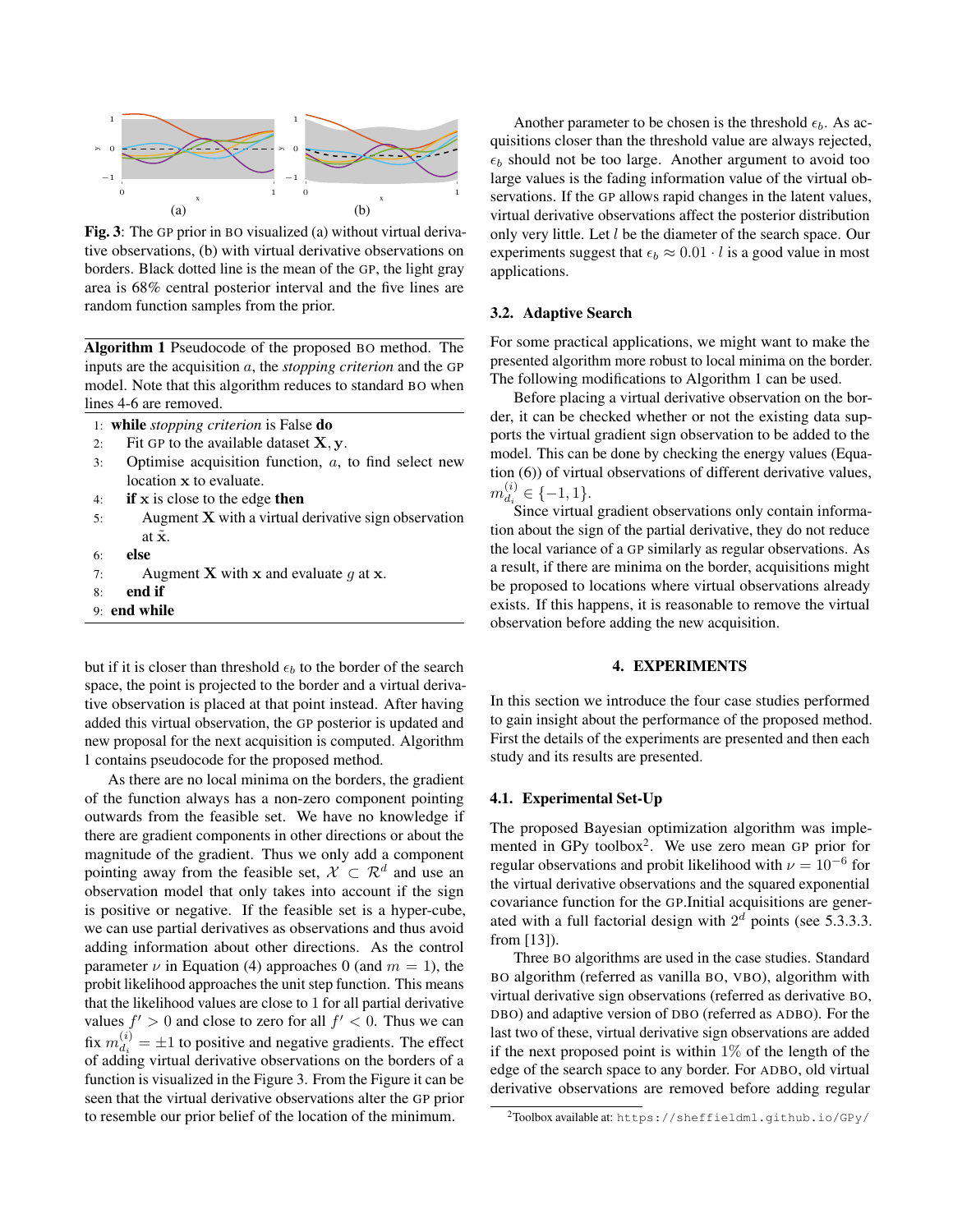

Fig. 4: Median and 25 and 75 percentiles of found minimum of 100 optimization runs as a function of iterations for VBO, DBO and ADBO. Optimization runs are performed for 3 dimensional MND-functions with additive noise of level  $s = 0.1$  and LCB as an acquisition function.



Fig. 5: Same as in Figure 4, but with functions from Sigoptlibrary.

observation if the Euclidean distance between the points is less than  $1\%$  of the length of the edge of the search space.

#### 4.2. Case Study 1: A Simple Example Function

The algorithm is used to illustrate the unwanted boundary overexploration effect of the regular BO. To show this, a simple function consisting of two Gaussian components is optimized with VBO and DBO using LCB as an acquisition function. The function and 15 first acquisitions are visualized in Figure 2, in the introduction. The results show that VBO over-explores the borders.

# 4.3. Case Study 2: Random Multivariate Normal Distribution Functions

The algorithms are used to find the minimum of 100 different 3 dimensional multivariate normal distribution (MND) functions where the means and covariances are generated at random.

To mimic real life observations, Gaussian noise  $\epsilon \sim$  $N(0, 0.1)$  is added to the observations  $y(\mathbf{x}) = g(\mathbf{x}) + \epsilon$ . 25, 50, and 75 percentiles of found minimum values for the MND functions as a function of iterations are illustrated in Figure 4.

The results show that performances of DBO and ADBO are better than or equal to the performance of VBO. It can also be seen that the variance of the optimization performance between different optimization runs is smaller for DBO and ADBO than for VBO.



Fig. 6: Same as in Figure 4, but with MND-functions that have local minimum on the edge of the search space.

#### 4.4. Case Study 3: Sigopt Function Library

A benchmark function library<sup>3</sup> Sigopt is developed for evaluating BO algorithms [14]. When taking into account only three dimensional non-discrete functions without local border minima, the library outputs 14 functions. As in the previous case study, to mimic real use cases, the function observations are corrupted with additive Gaussian noise  $y(x) \sim$  $g(\mathbf{x}) + N(0, 0.1)$ . 25, 50, and 75 percentiles of found minimum values of these functions as a function of iterations are illustrated in Figure 5. The results are similar as for MND functions. DBO and ADBO still perform better than VBO. Similarly as before, the variance of the optimization performance between different optimization runs is notably smaller for DBO than for VBO. ADBO performs similarly as VBO. Since there are less functions per dimension, the overall variability in the results is bigger and the percentile curves are not as smooth.

# 4.5. Case Study 4: Simple Gaussian Functions With Minima on the Border

The algorithms are used to find minimum of similar Gaussian functions as in Section 4.3, with the difference that the global minima of each function is exactly on the border of the search space. The purpose of this case study is to show what happens to the performance of the proposed method if the a priori assumption is violated. 25, 50 and 75 percentiles of found minimum values of these functions as a function of iterations are illustrated in Figure 6 As expected, the results show that DBO does not perform as well as VBO and ADBO. Interestingly DBO performs almost as well as VBO, which shows the robustness of the proposed approach and makes it an appropriate 'default' choice in most problems.

# 4.6. Case Study 5: Hyper-parameter Optimization of RMSprop

To show the performance for real data, the proposed algorithm was used to tune hyper-parameters of the RMSprop algorithm<sup>4</sup> that used in training a neural network for CIFAR10-data<sup>5</sup>. All

<sup>3</sup>Function library available at: https://github.com/sigopt/ evalset

<sup>4</sup>RMSprop is an unpublished but established gradient descend method proposed by Geoff Hinton in http://www.cs.toronto.edu/˜tijmen/ csc321/slides/lecture\_slides\_lec6.pdf

<sup>5</sup>Dataset available at: https://www.cs.toronto.edu/˜kriz/ cifar.html